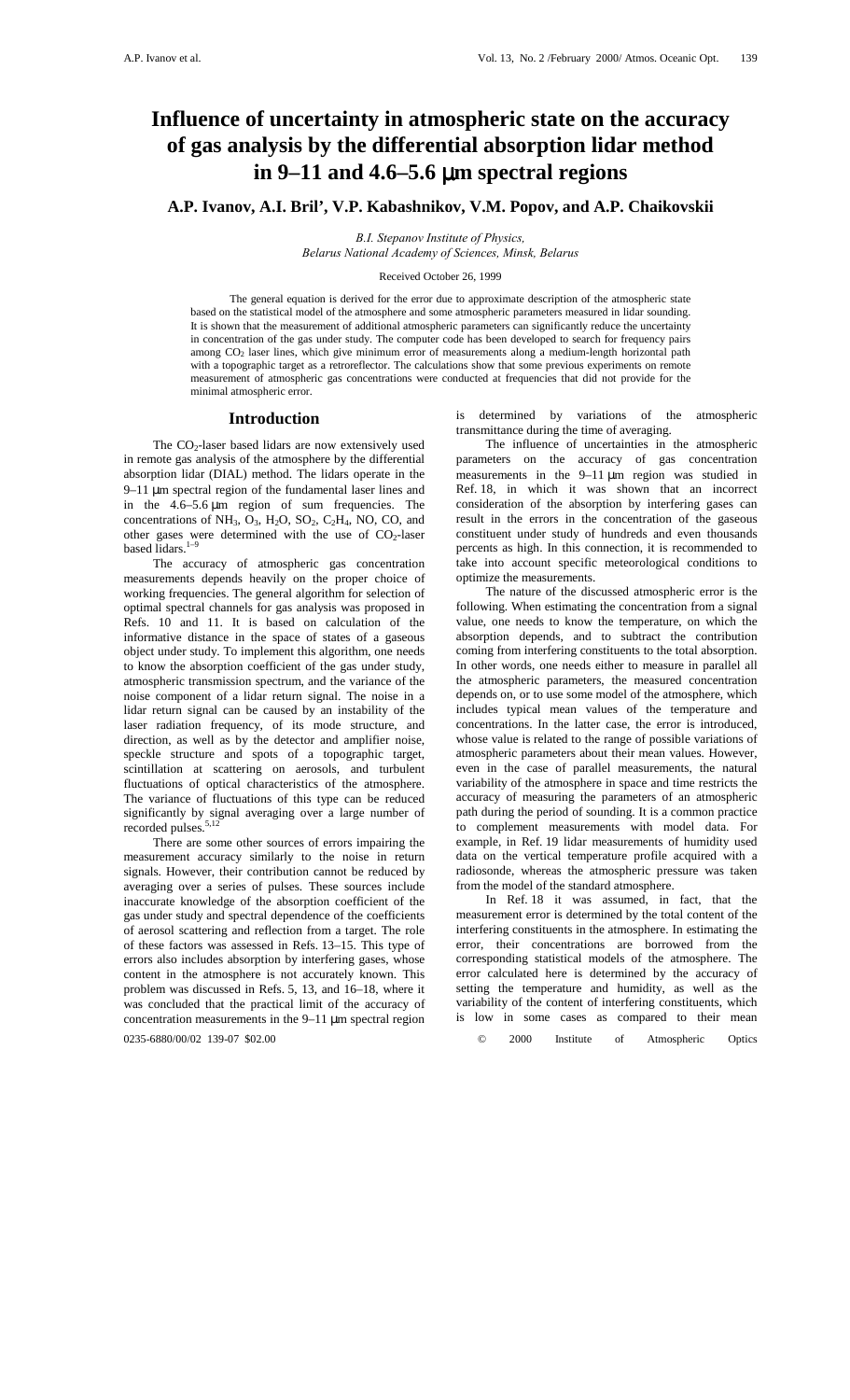concentrations. Various conditions of measurements (horizontal paths, slant paths, backscatter method, use of topographic targets) are considered. In some cases, the error caused by uncertainties in the atmospheric parameters significantly limits the measurement accuracy. However, if the data of field measurements of some atmospheric parameters, on which the transmittance depends significantly, are used along with the atmospheric model, then the accuracy of concentration measurements can be markedly improved.

The equations obtained allow one to find the optimal frequency pairs, for which the error due to uncertainty in the atmospheric state is minimal, and to evaluate the need for invoking additional information, for example, surface values of the atmospheric temperature and humidity.

## **1. Theory**

The "on" and "off" frequencies with the correspondingly strong and weak atmospheric absorption will be considered to be close enough, so that the frequency dependence of the scattering and reflection coefficients can be neglected.

If reflection from a topographic target is used to obtain a return signal, then the concentration averaged over the sounding path can be estimated as

$$
U_t = \frac{1}{2} \ln \frac{P'(R)}{P(R)} = \int_0^R k(x) \, \mathrm{d}x \,, \tag{1}
$$

where  $R$  is the path length;  $P$  and  $P'$  are return signal power at the "on" and "off" lines. If the spectral width of a laser line is much less than the typical width of an absorption line of the gas under study, then  $k$  is the difference between the volume absorption coefficients at the "on" and "off" frequencies. Otherwise, as was shown in Ref. 20, *k* is the difference between the atmospheric absorption coefficients, which are averaged over spectral profiles of separate laser lines with the weight depending on the atmospheric transmittance along the sounding path. If the lidar is operated in the backscatter mode, in which the portion of light scattered back by the atmosphere is received, the local concentration can be found from the equation

$$
U_r = \frac{1}{2} \ln \frac{P'(R) P(R + \Delta R)}{P(R)P'(R + \Delta R)} = k(R) \Delta R.
$$
 (2)

In both of these cases, estimation of the concentration is reduced to analysis of the difference between the absorption coefficients at the sounding frequencies. Assuming, in what follows, that laser lines are monochromatic, let us present the difference between the absorption coefficients in the following form:

$$
k = \sum_{j=2}^{M} \sigma_j N_j + k_{\text{H}_2\text{O}}(N_1),
$$
 (3)

where *M* is the number of constituents contributing to absorption at the sounding frequencies;  $\sigma_i$  is the difference between the absorption cross sections at the "on" and "off" frequencies of the *j*th constituent of a gas mixture; the cross sections depend mostly on pressure and temperature;  $N_i$  is the concentration of the *j*th constituent of a gas mixture;  $N_1$ is the water vapor concentration;  $k_{\text{H}_2O}$  is the difference between the water vapor absorption coefficients accounting for the selective and continual absorption. To determine the concentration of the gas under study, an atmospheric model will be used in combination with the measurement data on some atmospheric parameters, for example, temperature and humidity at one or several altitudes. Let us estimate the error in this case. For gases with the linear concentration dependence of the absorption coefficient, it is easy to derive the equation for the local or path-averaged concentration from Eqs. (1)–(3). We present here only the equation for the case of reflection from a topographic target. If not measured the atmospheric parameters are taken from an atmospheric model, then the concentration of the *i*th gas ( $i \neq 1$ ) averaged over the sounding path with the weight equal to the cross section difference is equal to

$$
N_{i}^{*} = \left\{ U_{i}(R) - \int_{0}^{R} \sum_{j=2}^{M} \sigma_{j}^{*}(x) N_{j}^{*}(x) + k_{\mathrm{H}_{2}O}^{*}(x) dx \right\} \times \times \left[ \int_{0}^{R} \sigma_{i}^{*}(x) dx \right]^{-1}, \tag{4}
$$

where the asterisk denotes that the corresponding parameter is determined with the use of mean temperature and mean concentration borrowed from an atmospheric model. Primed sum signs mean that the term with  $j = i$  is excluded from the sum.

Possible variations of the measured concentration due to deviation of the actual atmospheric parameters from the model ones, as well as due to signal fluctuations can be presented in the form

$$
\Delta N_i = (\Delta U_t - \Delta S_a) / \int_0^R \sigma_i^*(x) dx.
$$
 (5)

Here  $\Delta U_t$  is the fluctuation of the parameter  $U_t$  due to the power fluctuations of the received signals *P* and  $P'$ , and  $\Delta S_a$ is the variation of the difference between the optical thicknesses of the path at the "on" and "off" frequencies:

$$
\Delta S_a = \int\limits_0^R \sum\limits_{j=0}^M \sigma_j^*(x) \, \Delta N_j(x) \, \mathrm{d}x,\tag{6}
$$

where for brevity the following designations are used:

$$
\sigma_0 = \partial k/\partial T, \quad \sigma_1 = \partial k_{\text{H}_2 \text{O}}/\partial N_1;
$$
  

$$
\Delta N_0 = \Delta T = T - \overline{\overline{T}}, \quad \Delta N_j = N_j - \overline{\overline{N}_j}.
$$
 (7)

The doubled overbar denotes averaging over variations of atmospheric parameters accepted by the atmospheric model in use (in fact, for a many-year period). In the case of the backscatter mode of sounding, the local concentration and its fluctuations are described by equations similar to Eqs. (4)–(6) with the integrals replaced by the products of the local values of integrands by ∆*R* and *Ut* replaced by *Ur*.

Taking into account that the noise in a signal does not correlate with the variations of atmospheric temperature and composition, we obtain from Eq. (5) that

$$
\langle N_i \rangle = N_i^* + \langle \Delta N_i \rangle, \ \langle \Delta N_i \rangle = -\langle \Delta S_a \rangle / \int_0^R \sigma_i^*(x) dx, \tag{8}
$$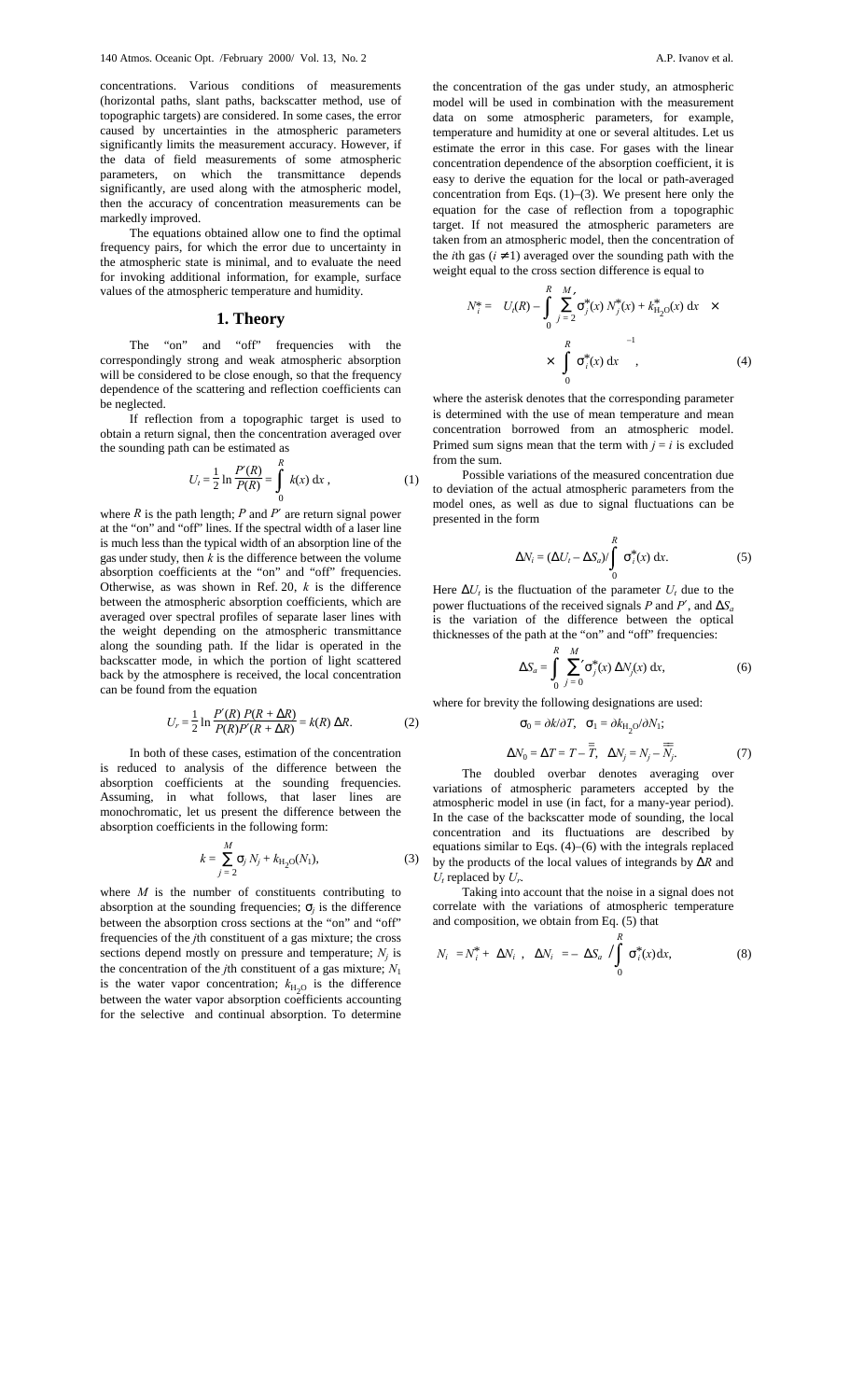$$
D(\Delta N_i) = \langle \Delta N_i^2 \rangle - \langle \Delta N_i \rangle^2 =
$$
  
=  $(\langle \Delta U_i^2 \rangle + D(\Delta S_a)) / \left( \int_0^R \sigma_i^*(x) dx \right)^2$ ,

where  $D(q)$  is the variance of the random variable q.

With no information available on the atmospheric temperature and concentrations of the absorbing atmospheric constituents at the time of measurement, the unconditional averaging takes place, in which 〈∆*Sa* 〉 is zero, and  $D(\Delta S_a)$  is determined by the average values and covariation functions of temperature and concentrations from the statistical model of the atmosphere. However, to calculate the conditional means (provided that some atmospheric parameters are known), one needs the conditional probability of ∆*Sa*, i.e., the joint function of the probability of temperature and concentrations at different altitudes. Since such information is absent now, we take that this probability density function can be approximated by a multidimensional Gauss distribution with the mean values and second moments coinciding with the corresponding parameters from the statistical model of the atmosphere. Then the joint distribution function of the atmospheric parameters and signal variations ∆*Sa* is also a multidimensional Gauss distribution function because of the ∆*Sa* linear dependence on the variations of temperature and concentrations.

Deviations of the measured atmospheric parameters from their model means are denoted as  $Z_{\alpha}$ , where  $\alpha = 1, 2, \dots P$ , and *P* is the number of the measured atmospheric parameters. For example, at  $D = 3 Z_1 = \Delta T(0)$ ,  $Z_2 = \Delta T(1)$ , and  $Z_3 = \Delta N_1(1)$  are the deviations of temperature and water vapor concentration from their many-year means at the sounding altitudes of 0 and 1 km.

In Eqs. (8) and (9) we first average over variations of the atmospheric parameters provided that *P* parameters  $Z_{\alpha}$ take some particular values. The result of such averaging depends on the second moments according to the statistical model of the atmosphere and particular values of  $Z_{\alpha}$ . After one more averaging over the possible spread of the measurement results on  $Z_{\alpha}$ , we have

$$
\langle \Delta S_a \rangle = \sum_{\alpha=1}^{P} y_{\alpha} \overline{Z_{\alpha}}, \qquad (10)
$$

$$
D(\Delta S_a) = \langle \Delta S_a^2 \rangle - \langle \Delta S_a \rangle^2 = \overline{\Delta S_a^2} - \sum_{\alpha=1}^P y_{\alpha} B_{\alpha} + \sum_{\alpha, \beta=1}^P y_{\alpha} y_{\beta} \overline{\delta Z_{\alpha} \delta Z_{\beta}},
$$
 (11)

where the overbar denotes averaging over the array of the measurement results on  $Z_{\alpha}$ ;

$$
\delta Z_{\alpha} = Z_{\alpha} - \overline{Z_{\alpha}} \; ; \tag{12}
$$

$$
\overline{\overline{\Delta S}_a^2} = \int_0^R \int_0^R dx_1 dx_2 \sum_{j,k=0}^M \sigma_j(x_1) \sigma_k(x_2) \overline{\overline{\Delta N_j(x_1) \Delta N_k(x_2)}} \quad (13)
$$

$$
y_{\alpha} = \sum_{\beta=1}^{P} (K^{-1})_{\alpha\beta} B_{\beta};
$$
 (14)

$$
B_{\alpha} = \overline{\Delta S_a Z_{\alpha}} = \int_{0}^{R} \sum_{j=0}^{M} \sigma_j^*(x) \overline{\Delta N_j(x) Z_{\alpha}} dx; \qquad (15)
$$

 $K^{-1}$  is the matrix inverse to *K*:

 $(9)$ 

$$
K_{\alpha\beta} = \overline{\overline{Z_{\alpha} Z_{\beta}}}.
$$
 (16)

The matrix *K* is calculated using a statistical model of the atmosphere, and  $\overrightarrow{\Delta S}$ <sup>2</sup>  $\overline{\Delta S_a^2}$  and  $B_\alpha$  are calculated with the use of a spectroscopic database and a statistical model of the atmosphere. These values are then used to determine  $y_{\alpha}$  and then  $\langle \Delta S_a \rangle$  and  $D(\Delta S_a)$ . At  $D = 0$  (unconditional averaging) all the sums in Eqs. (10) and (11) are believed zero. This method can be considered as an extended method of invoking additional information, which was used in

Refs. 21 and 22 in calculating the atmospheric

transmittance. Equations (10) and (11) are valid for any paths, including horizontal ones. However, in the case of homogeneous near-ground horizontal paths, the set of the atmospheric parameters describing the average state of the atmosphere is worth including directly into the measured parameters instead of the model ones. Let us present equations for the mean value and the variance  $\Delta S_a$  for the case of measurements along homogeneous near-ground horizontal paths with a topographic target in an explicit form. Assume that we know only temperature *T* and relative humidity ϕ of the atmosphere accurate to some error. Then, expressing the variation of the concentration of a gas under study with respect to the new average state of the atmosphere and then making the above-mentioned averaging, we obtain

$$
\langle \Delta S_a \rangle = 0; \qquad (17)
$$
  

$$
D(\Delta N_i) = \left( \langle \Delta U_i^2 \rangle + R^2 \left\{ \overline{\delta}^2 T \left[ \sigma_0 + \sigma_1 \frac{\overline{N}_1}{\overline{T}} \left( \frac{T_e}{\overline{T}} - 1 \right) \right] \right\}^2 + \frac{\overline{\delta}^2 \varphi}{\delta_0^2 \overline{N}_1^2 \varphi^2 + \sum_{j=2}^M \sigma_j^2 \frac{\overline{N}_j^2}{\Delta N_j} \right\} \right) / R^2 \sigma_i^2. \qquad (18)
$$

In Eq. (18) the differences between the cross sections  $\sigma_i$  are determined through the new set of parameters describing the average state of the atmosphere;  $T_e$  is the energy of vaporization of one water molecule, in K,  $T_e \approx 5600 \text{ K};$   $\overline{N_1}$  is the mean concentration of water molecules calculated from the mean air temperature  $\overline{T}$  and humidity  $\overline{\varphi}$ . At a direct detection of a lidar return signal in the infrared spectral region, the error due to the noise in the recording system is caused by the dark current of a photoresistor and fluctuations of the gain factor of an amplifier. These factors as well as return signal fluctuations due to speckles and atmospheric turbulence are taken into account according to Refs. 23 and 24. Thus we have the following equation: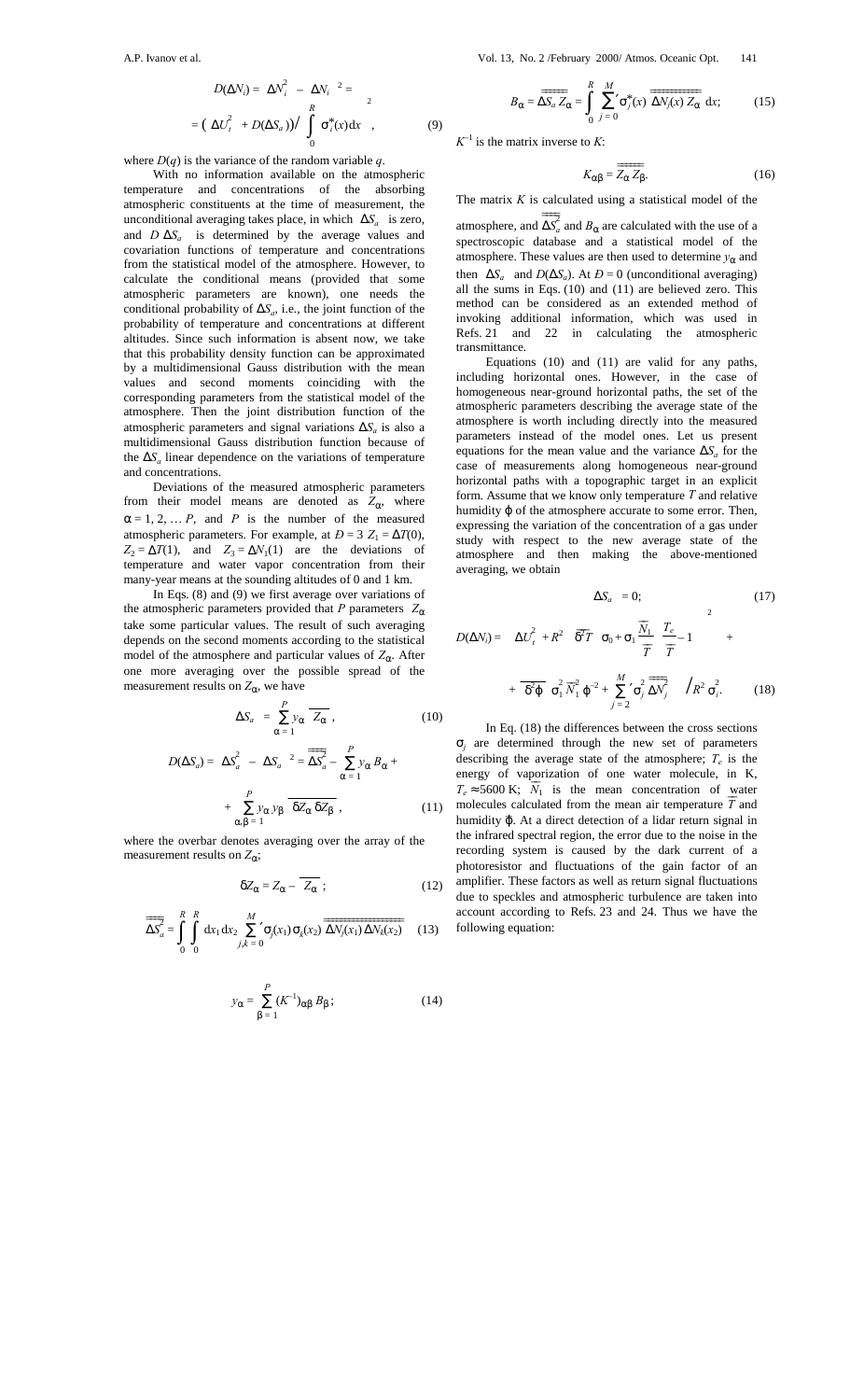$$
\langle \delta^2 U_t \rangle = \left( \langle \delta^2 A \rangle + 4\gamma^2 + \frac{W^2}{P^2} + \frac{W^2}{P'^2} \right) / N,\tag{19}
$$

where  $\gamma$  is the relative rms fluctuation of the amplification coefficient; in typical cases the order of magnitude of this value is equal to 0.01; *N* is the number of pulse pairs to be averaged;  $W = NEP(2\Delta f)^{1/2}$ , *NEP* is the noise equivalent power,  $\Delta f$  is the amplifier pass band;  $\langle \delta^2 A \rangle$  is the contribution from speckles and atmospheric turbulence to the signal variance.

# **2. Calculated results**

To estimate numerically the error due to uncertainty in the atmospheric state when measuring gas concentration along inhomogeneous paths, the computer program was developed, which includes atmospheric and optical blocks. The atmospheric block is based on the statistical model of the atmosphere<sup>25</sup> and the data from Ref. 26: altitude distributions of variances, altitude covariations of temperature, humidity, ozone, and other gases obtained in many-year observations. Besides, the data of Minsk Observatory on the covariations of atmospheric temperature and humidity were used. Covariations for which we had no data were assumed zero. According to the atmospheric model used, different components of the atmosphere, except for temperature and humidity, do not correlate with each other. The atmospheric block is used for calculation of the mean values of atmospheric parameters and their possible variations along the sounding paths.

The optical block is used for calculation of the absorption coefficient and transmittance of the atmosphere from the temperature, humidity, and concentration distributions obtained using the atmospheric block. The HITRAN–96 database $^{27}$  provides the initial information for the optical block. According to this database, eight substances (H<sub>2</sub>O, CO<sub>2</sub>, O<sub>3</sub>, N<sub>2</sub>O, CH<sub>4</sub>, SO<sub>2</sub>, NO<sub>2</sub>, and NH<sub>3</sub>) contribute to absorption in the 9–11 µm wavelength region, and ten substances (all the above-listed plus NO and CO) contribute to absorption in the 4.6–5.6 µm region. Besides, the data on the absorption coefficients of other gases at the laser frequencies were used.<sup>8</sup> The absorption coefficients of the gases included in HITRAN–96 were calculated taking into account all the lines with centers lying no farther than  $20 \text{ cm}^{-1}$  from the frequency under consideration. Spectral lines were assumed to have the Voigt profile. The water vapor absorption coefficient was calculated as a sum of selective and continual absorption.

Let us give some examples of calculations by the developed program. To estimate the expected error of longpath measurements in the case of a slant path, Eqs. (9) and  $(11)$ – $(16)$  should be used. In the case of the backscatter mode, the integrals in Eqs. (13) and (15) should be replaced by the products of the local values of the integrands at the sounding point by the scale of the device's spatial resolution ∆*R*. Since we are interested, first of all, in the atmospheric component of the error, the signal fluctuation  $\langle \Delta U^2 \rangle$  in Eq. (9) is assumed zero. In practice it can be significantly reduced by averaging over a large number of pulses.

Figure 1 shows the vertical profiles of the nonconditional and conditional errors of  $SO<sub>2</sub>$  concentration measured from the ground in the backscatter mode at the frequencies  $v_{\text{on}}/v_{\text{off}} = 1077.023/1044.591 \text{ cm}^{-1}$ . For calculation of the non-conditional error, all the atmospheric parameters needed for estimating the concentration of the substance sounded are borrowed from the model, whereas for calculation of the conditional error the measurement data on some of the atmospheric parameters at the time of sounding are additionally used. One can see that the use of data of surface measurements of temperature and humidity only slightly decreases the atmospheric component of the error. This is because the uncertainty in the  $O_3$  content, rather than in temperature and humidity, contributes mostly to the error at the frequencies used. Therefore, to decrease the error, it is worth measuring first, the ozone profile and then using it in signal processing for determination of the  $SO<sub>2</sub>$  concentration. This procedure allows the atmospheric component of the error to be decreased down to 0.1– 0.2 ppm at altitudes not exceeding the vertical scale of correlation of the atmospheric parameters.



Fig. 1. Vertical distributions of the error of SO<sub>2</sub> measurement in the backscatter mode: non-conditional error (*1*); conditional error (*2*) (surface measurements of temperature and humidity were used); the same as curve *2* plus the use of the ozone profiles measured accurate to 1 ppb (*3*).

Figure 2 shows the calculated errors of measurement of the  $C_6H_6$  concentration. The calculations simulate airborne measurements in the mode of recording lidar returns from the surface. Mayer et al.<sup>8</sup> recommended that the  $C_6H_6$  concentration be measured at the frequencies 1039.393 (on) and 1078.516 cm–1 (off). Figure 2 shows the measurement error in the  $C_6H_6$  concentration averaged over the  $0 - H$  km atmospheric layer as a function of the flight altitude *H* (for measurements at the recommended frequencies). As is seen, measurement of the near-ground values of temperature, humidity, and ozone concentration significantly reduces the expected error in the benzene vapor concentration (in this case, down to the value of about 0.05 MPC). The MPC (maximum permissible concentration) for  $C_6H_6$  vapor is equal to 5 mg/m<sup>3</sup>, i.e., about 2 ppm under standard conditions. Measurements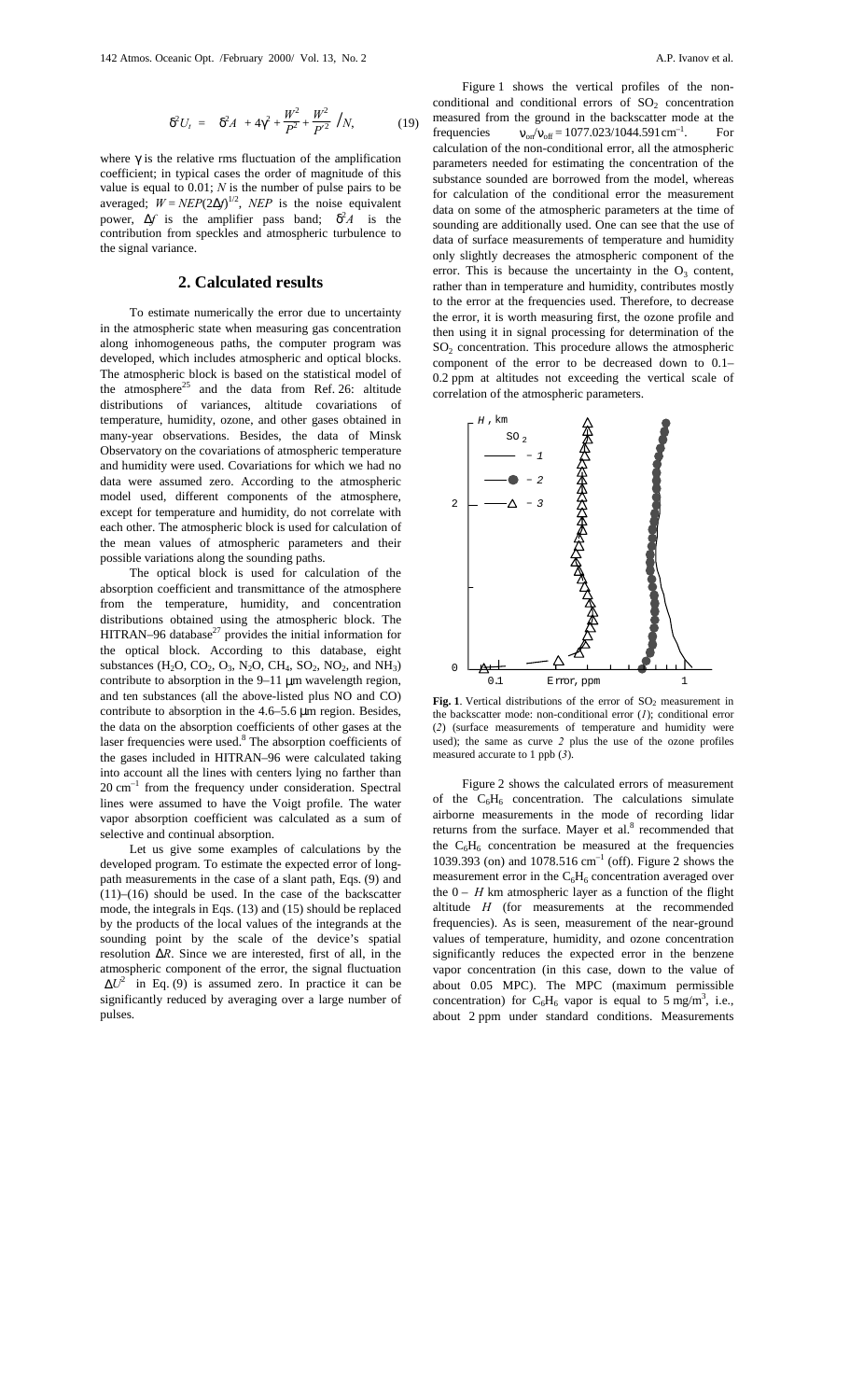from low altitudes are characterized by higher intensity than those from high altitudes because of correlation of the atmospheric parameters at different altitudes.

The code described above made the basis for the Optipa program intended for seeking of optimal, i.e., corresponding to minimal errors, conditions of horizontal measurements with a topographic target as a retroreflector. The automatic selection of the optimal measurement conditions based on minimization of possible errors was proposed, for example, in Refs. 18 and 28. Of special note is the versatile software package described in Ref. 28, which allows one to optimize the conditions of  $H_2O$  and  $O_3$ sounding by various lidars operating in the UV and IR regions. The Optipa program allows optimization of concentration measurements for various atmospheric gases to be performed in the spectral regions of the basic and sum frequencies of the  $CO<sub>2</sub>$  laser. The input data for the program are laser frequencies and energies of laser pulses, as well as mean concentrations of the atmospheric gases, (including those under study), atmospheric pressure, temperature, relative humidity, and their rms errors. Then the following parameters are set: maximum frequency separation between the laser lines, path length, reflection coefficient of a target, aperture of the receiving telescope, optical path transmittance, quantum efficiency of the detector, relative amplification of the error γ, noise equivalent power *W*. All the parameters are entered in the dialog regime.



**Fig. 2.** Errors of determination of the benzene concentration averaged over the whole thickness of the atmospheric layer for measurements from an aircraft flying at the altitude *H*; absolute error (*1*); conditional errors (*2* and *3*) (curve *2* is obtained for the case of temperature and humidity measured at  $H = 0$ ; curve 3 was obtained with temperature, humidity, and ozone concentration measured at *H*= 0).

Table 1 gives the error ∆*N* (in ppb) in the mean concentration due to uncertainties in atmospheric parameters for measurements along horizontal paths with topographic targets. The error was calculated by Eq. (18) for both of the frequencies recommended in the literature and those found with the Optipa program. In calculations the mid-latitudinal summer model of the atmosphere was used. The mean temperature  $T = 293$  K and the mean humidity of 70% were assumed known at the period of measurements accurate to 1 K and 1%, respectively.

| Gas             | Ref.   | $V_{on}$          | $V_{\rm off}$     | $\Delta v$ , cm <sup>-1</sup> | $\Delta N$ , ppb    | Err, $%$            | Source of error                                |
|-----------------|--------|-------------------|-------------------|-------------------------------|---------------------|---------------------|------------------------------------------------|
|                 | Ref. 2 | 9R(30)            | 9R(26)            | 2.34                          | $9.4 \cdot 10^{-2}$ | 0.28                | $T$ , CO <sub>2</sub> , H <sub>2</sub> O       |
| NH <sub>3</sub> | *      | 9R(30)            | 9R(26)            | 2.34(5)                       | $9.4 \cdot 10^{-2}$ | 0.28                | $T_{\rm s}$ CO <sub>2</sub> , H <sub>2</sub> O |
|                 | Ref. 2 | 10P(32)           | 10P(30)           | 1.93                          | 0.152               | $9.4 \cdot 10^{-2}$ | $CO2$ , T, H <sub>2</sub> O                    |
| ÑO              | Ref. 5 | 2.9R(18)          | 2.9R(20)          | 2.58                          | 4.0                 | 5.2                 | $H_2O, T$                                      |
|                 | $\ast$ | 2.9R(30)          | 2.9R(34)          | 446(5)                        | 0.53                | 0.56                | $N_2O, T$                                      |
|                 | Ref. 5 | $2 \cdot 10P(24)$ | $2 \cdot 10P(14)$ | 17.9                          | 42.9                | 4.2                 | $H_2O, T$                                      |
| NO.             | $\ast$ | $2 \cdot 10P(24)$ | $2 \cdot 10P(14)$ | 17.9(18)                      | 42.9                | 4.2                 | $H_2O$ , $T$                                   |
|                 | $\ast$ | $2 \cdot 10P(24)$ | $2 \cdot 10P(26)$ | 3.72(5)                       | 48.6                | 5.0                 | $H_2O, T$                                      |
| SO <sub>2</sub> | Ref. 3 | 9R(34)            | 9R(24)            | 5.78                          | 924                 | 0.76                | $T$ , CO <sub>2</sub> , H <sub>2</sub> O       |
|                 | $\ast$ | 9R(26)            | 9R(22)            | 2.44(6)                       | 201                 | 0.24                | $CO2$ , T, NH <sub>3</sub>                     |
| O <sub>3</sub>  | Ref. 6 | 9P(14)            | 9P(24)            | 9.03'                         | 0.57                | 0.28                | $NH_3$ , CO <sub>2</sub> , T                   |
|                 | *      | 9P(14)            | 9P(22)            | 7.17(10)                      | 0.19                | $8.8 \cdot 10^{-2}$ | $H_2O$ , $CO_2$                                |
|                 | Ref. 9 | 10R(20)           | 10R(18)           | 1.31                          | $3.79 \cdot 10^5$   | 10.8                | T                                              |
| $H_2O$          | *      | 10R(30)           | 10R(28)           | 1.18(5)                       | $1.76 \cdot 10^5$   | $1.2 \cdot 10^{-2}$ | $T$ , CO <sub>2</sub>                          |
|                 | *      | $2 \cdot 10P(22)$ | $2 \cdot 10P(20)$ | 1.81(5)                       | 590                 | 0.50                | T, NO                                          |

**Table 1. Concentration errors due to uncertainty in the state of the atmosphere**

\* Our results.

In the table, ∆ν means the difference between the frequencies  $v_{on}$  and  $v_{off}$ ; the maximum permissible difference  $v_{on} - v_{off}$  used in the search for optimal pairs is given in the parenthesis; Err is the error of the ratio between the signals at  $v_{on}$  and  $v_{off}$  with the target at a 1km distance. The last column gives the main factors leading to errors at the given frequency pair: gases whose absorption spectrum overlaps that of the gas under study and temperature (*T*).

The frequency pairs found by us for  $NH<sub>3</sub>$  and NO coincide with those given in the literature. For other gases we found the frequency pairs, different from that already known, at which the error due to uncertainty in the state of the atmosphere is less than that for the latter. For the NO molecule, we propose the pair of lines with the error